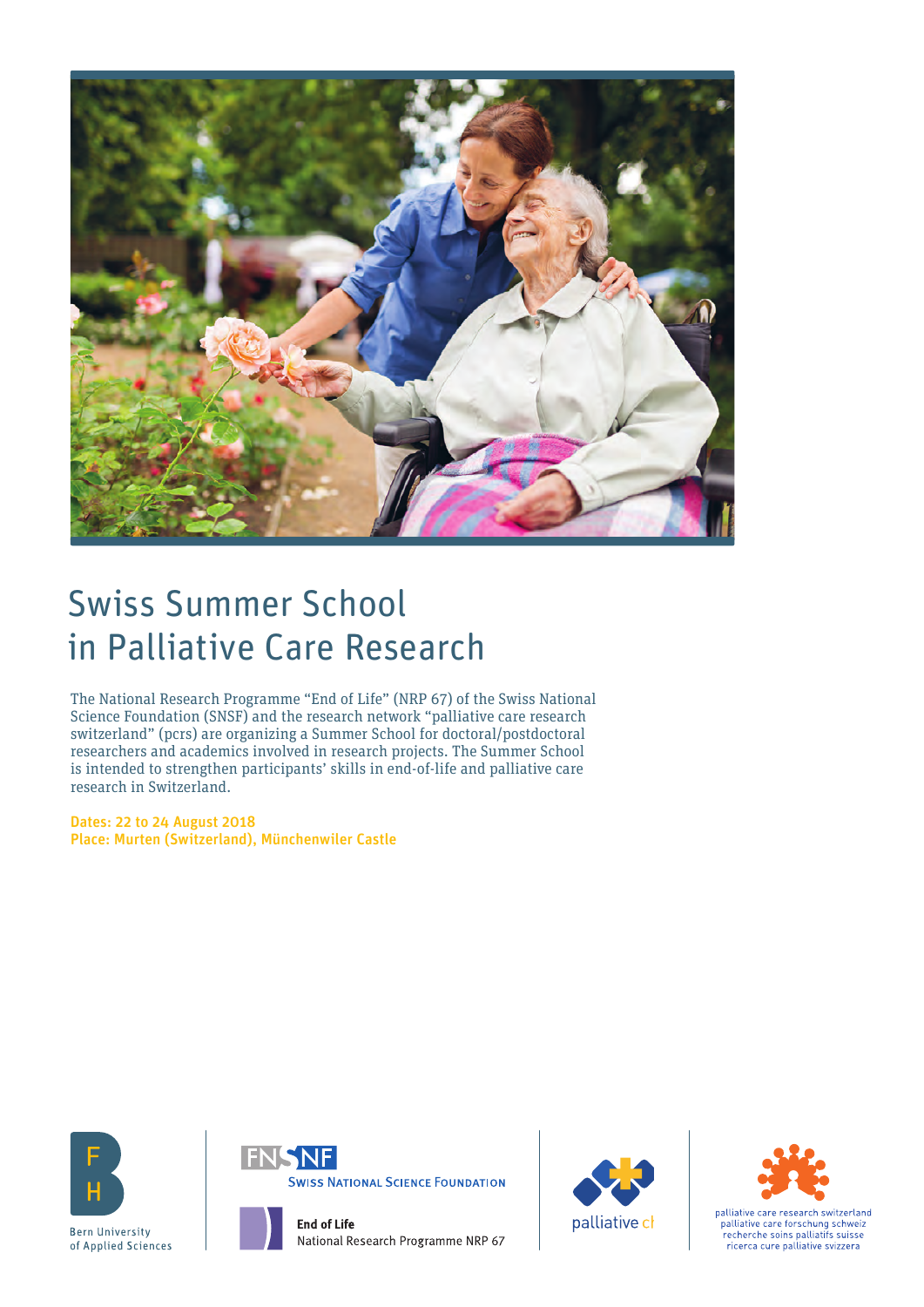# Swiss Summer School in Palliative Care Research

The National Research Programme "End of Life" (NRP 67) of the Swiss National Science Foundation (SNSF) and the research network "palliative care research switzerland" (pcrs) are organizing a Summer School for doctoral/postdoctoral researchers and academics involved in research projects. The Summer School is intended to strengthen participants' skills in end-of-life and palliative care research in Switzerland.

The Summer School will foster knowledge exchange and collaboration between disciplines, provide education and training, and serve as a platform for networking and development of new projects in end-of-life and palliative care research.

# General information about the Summer School

- Dates: 22 to 24 August 2018
- Place: Murten (Switzerland), Münchenwiler Castle
- Language: English
- Costs: CHF 300.–
- Deadline for submission of projects: 28 February 2018
- Contact person: Claudia Michel, claudia.michel@bfh.ch

#### Target Audience

The Summer School's target audience comprises doctoral candidates / early postdoctoral candidates and other researchers who wish to deepen their skills in end-of-life and palliative care research. For each topic, there will be an input by experts, followed by a case study session to discuss ongoing research projects. Therefore, researchers are invited to submit descriptions of their projects (details below). Note: Submitting a research project is not a requirement for participating in the Summer School.

The interdisciplinary Steering Committee of the research network "palliative care research switzerland" will review the submitted project descriptions. Candidates will be informed regarding their submission in April 2018.

For further details and inquiries, please contact Claudia Michel: claudia.michel@bfh.ch

For general information, consult our website: www.palliative-care-forschung.ch/

# Expert Insights and Case Study Sessions

Senior-level international and national researchers from a broad spectrum of disciplines have been invited to serve as experts at the Summer School. They will provide insights into their own research and offer advice regarding participants' projects during case study session.

Contributions are structured according to the following topics (and researchers):

# 1. Public Health and Palliative Care

Luc Deliens, Ghent University and VUB Brussels, Georg Bosshard, University Hospital Zurich

There has been an increase of awareness, that in order to improve the circumstances surrounding dying a "Public Health Approach" is required in addition to clinical or health service approaches. Next to looking at clinical aspects of palliative care services and professionals, we need to also consider aspects of health beyond those within the mandate of palliative healthcare services and engage the different actors, other than health professionals, involved in palliative care and end-of-life care.

Currently, within the domain of palliative care service, the most under-developed approach is the Population Health Approach. Yet, it is the approach that has the most potential to enhance the quality of life and sense of wellbeing to the widest number of people in sickness and in health, in dying and in loss, and in all caring experiences towards one another. The growing interest in a Public Health Approach in palliative care can be witnessed worldwide in international research literature, conferences and professional associations, as well as in a reference group on public Health and Palliative Care in the European Association for Palliative Care. In the upcoming Summer School we will demonstrate a number of Public Health Research Approaches and discuss research designs that use a population wide perspective, such as nationwide surveys, the use of national administrative databases, etc.



Münchenwiler Castle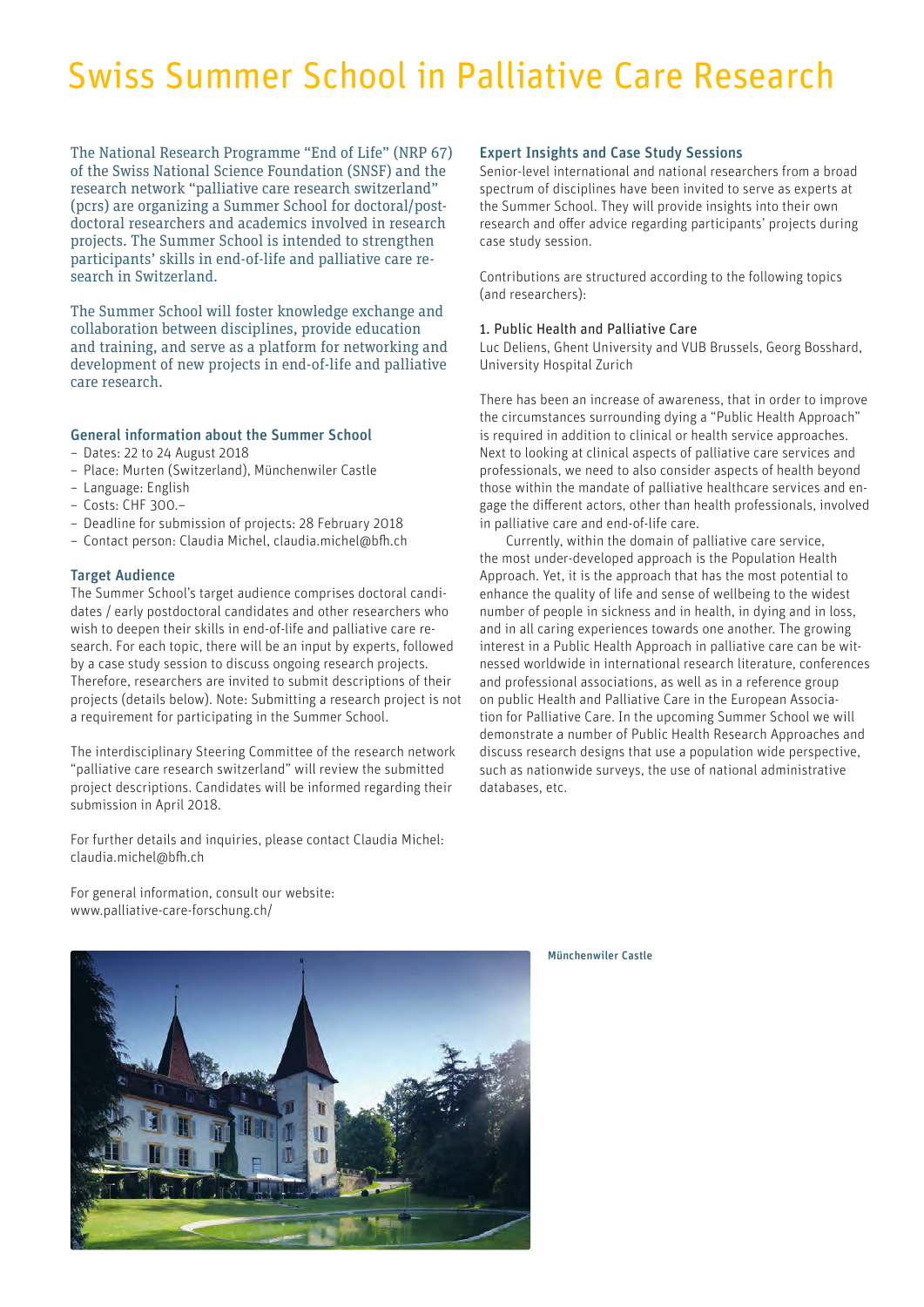#### 2. Ethics of Decision-Making

Manuel Trachsel, University of Zurich, Samia Hurst, University of Geneva

Decision-making in medicine involving palliative care comprises manifold ethical issues, including: the tension between medical indications, clinical evidence, and the actual intervention; economic considerations with regard to scarce resources; and the ubiquitous ethical conflict between patients' rights of self-determination and the need to protect vulnerable patients from harm. Key concepts pertaining to the latter ethical conflict are informed consent, decision-making capacity, and voluntariness. Conceptual, ethical, and practical issues as well as empirical findings regarding the concept of decision-making capacity are discussed with a focus on palliative care.

#### 3. Palliative Care, Chronic Care, and Dementia

Michael Ewers, Charité Universitätsmedizin Berlin, Florian Riese, University of Zurich

This session will focus on the situation of patients suffering from different physically or mentally debilitating chronic illnesses – especially in their later stages – and the healthcare they need and receive. Special attention will be paid to needs-based, patient-centred, cross-sectional, and multi-professional models of palliative care for different target groups (e.g. patients with dementia or technology-dependent patients with chronic respiratory insufficiency).

# 4. Caring Communities and Family Caregivers

Werner Schneider, Augsburg University, Corina Salis Gross, University of Bern

Over the last 10 years, community partnerships in palliative care have become a priority in end of life care in many cities and countries all over the world. In this session, we will explore the social and political reasons for this movement, as well as discuss the main theoretical frameworks, practice methods, and research approaches on this topic. The focus will be on anthropological and sociological perspectives (exchange theory, action research, community development, discourse/dispositive analysis etc.).

# 5. Communication, Rituals, and Spiritual Care

Dorothea Lüddeckens, University of Zurich, Claudia Kohli, University of Bern

Within the sphere of palliative care, matters of spirituality frequently arise. A growing body of empirical evidence confirms the critical nature of exploring the many ways meaning-making takes places in such contexts. Indeed, it is from the setting of palliative care that spiritual care first emerged. In this session, some crucial topics will be discussed, providing tools for all care providers within the sphere of palliative care, beyond those in the chaplaincy.

# Extra Workshop: Writing a scientific paper for peer reviewed international journals

In addition to the Summer School, we also offer a workshop on peer-reviewed writing. In a three hour workshop the participants will learn how to write a scientific paper for peer reviewed international journals. The model and step-wise process of writing up a paper has been developed over the years within the experienced End-of-Life Care Research Group (Ghent University & Vrije Universiteit Brussel). The team generates around 30 to 40 papers per year.

Coordinator: Prof Dr Luc Deliens, Head of the EOLC research group, Belgium

# Submission of Project Descriptions

If you are interested in discussing your research project, please send us a description. Applications from both Swiss and international institutions are welcome to be submitted. Please send the following information as an MS Word document or a PDF file to Claudia Michel (claudia.michel@bfh.ch):

#### Assignment to session

To what session(s) of the Summer School does your research project belong?

- 1. Public Health and Palliative Care
- 2. Ethics of Decision-Making
- 3. Palliative Care, Chronic Care, and Dementia
- 4. Caring Communities and Family Caregivers
- 5. Communication, Rituals, and Spiritual Care

Provide five keywords to describe your project.

#### What is your research project about?

Please provide information (2–5 pages) about your research project according to the following format: Title, abstract, purpose, methods, scope, results, and conclusions (if already available)

Reason(s) for your interest in the Summer School

For example, topics and questions you wish to receive insight into.

# General information

Dates available for contact; name, organization, address, city, phone, e-mail

Your information will be sent to the inter-/national experts to help them prepare for their sessions.

# The Submission Deadline is 28 February 2018.

# Summer School registration

Those who wish to participate in the Summer School without submitting a project are kindly requested to send an e-mail to Claudia Michel (claudia.michel@bfh.ch). They will be informed as soon as registration opens for the Summer School.